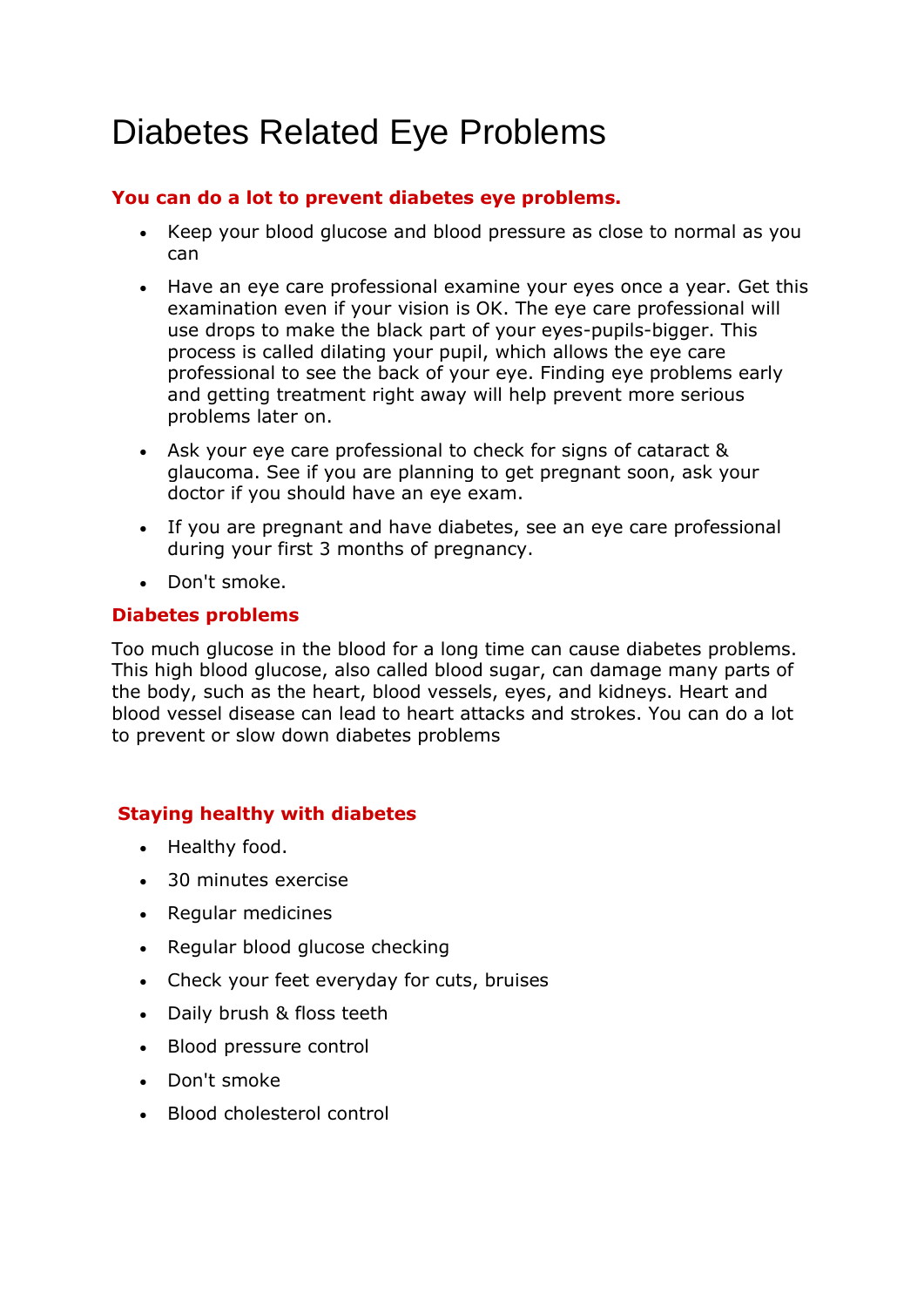## **Diabetes can cause problems in your eyes**

# **High blood glucose and high blood pressure from diabetes can hurt four parts of your eye:**

- Retina. The retina is the lining at the back of the eye. The retina's job is to sense light coming into the eye.
- Vitreous. The vitreous is a jelly-like fluid that fills the back of the eye.
- Lens. The lens is at the front of the eye. The lens focuses light on the retina.
- Optic nerve. The optic nerve is the eye's main nerve to the brain.

## **Retina problems because of diabetes**

Retina damage happens slowly. Your retinas have tiny blood vessels that are easy to damage. Having high blood glucose and high blood pressure for a long time can damage these tiny blood vessels.

First, these tiny blood vessels swell and weaken. Some blood vessels then become clogged and do not let enough blood through. At first, you might not have any loss of sight from these changes. Have a dilated eye exam once a year even if your sight seems fine.

One of your eyes may be damaged more than the other. Or both eyes may have the same amount of damage.

Diabetic retinopathy is the most common diabetes eye problem.

## **Consequences of Diabetes effects becoming worse**

- New blood vessels grow.
- New blood vessels are weakand leak blood into the vitreous of your eye.
- The leaking blood keeps light from reaching the retina.
- You may see floating spots or almost total darkness. Sometimes the blood will clear out by itself. But you might need surgery to remove it.
- Over the years, the swollen and weak blood vessels can form scar tissue and pull the retina away from the back of the eye. If the retina becomes detached, you may see floating spots or flashing lights

## **Different efforts which can reduce the chances of retinal problems**

Keep your blood glucose and blood pressure as close to normal as you can.